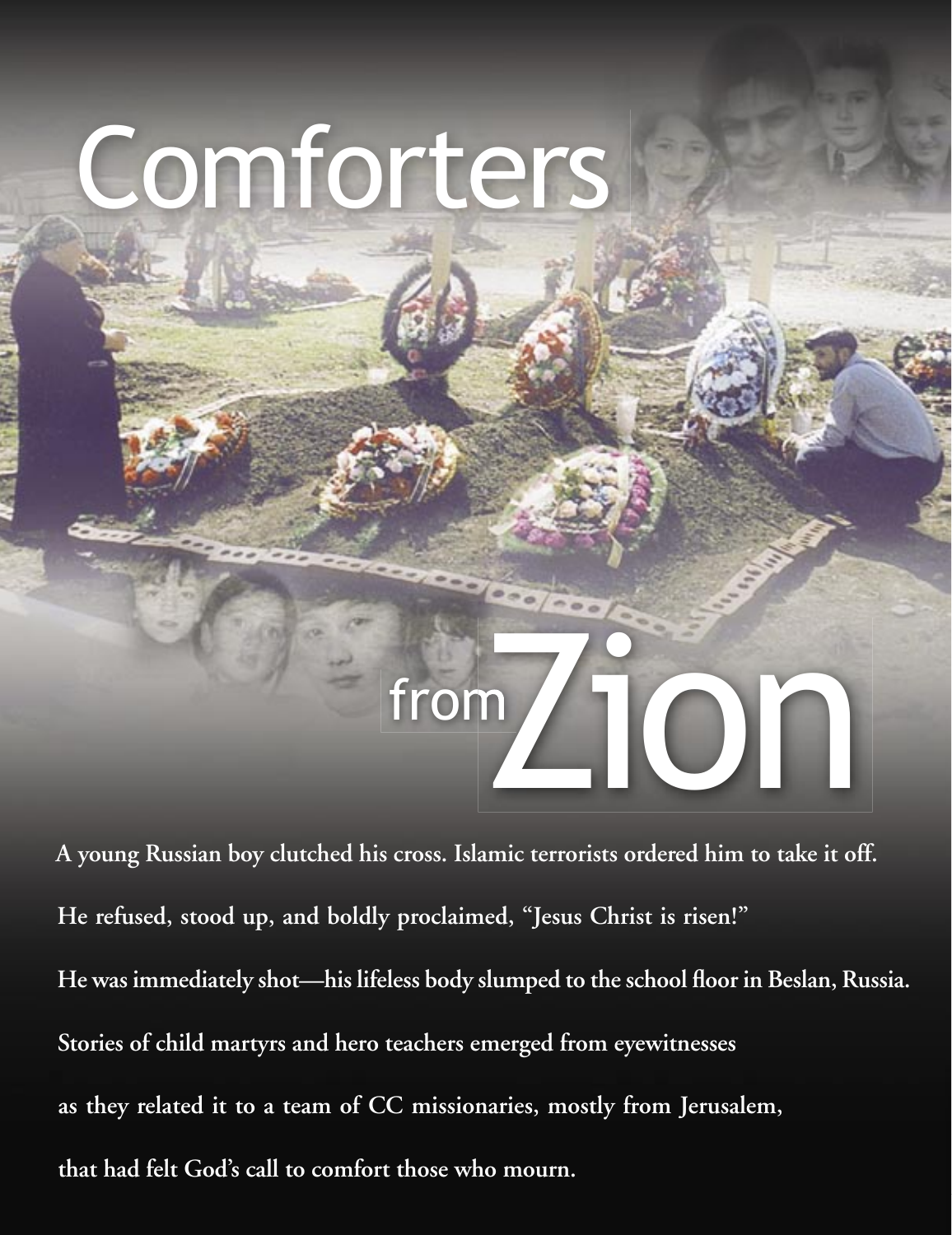

This text is for placement only. This text is placement only text for the article. This text is for placement only. This text is placement only text for the article.

This text is for placement only. This text is placement only text for the article. This text is for placement only. This text is placement only text for the article. This text is for placement only. This text is placement only text for the article. This text is for placement only. This text is placement only text for the article. This text is for placement only. This text is placement only text for the article. This text is for placement only. This text is placement only text for the article.

This text is for placement only. This text is placement only text for the article. This text is for placement only. This text is placement only text for the article. This text is for placement only. This text is placement only text for the article.

This text is for placement only. This text is placement only text for the article. This text is for placement only. This text is placement only text for the article. This text is for placement only.

This text is for placement only. This text is placement only text for the article. This text is for placement only. This text is placement only text for the article. This text is for placement only. This text is placement only text for the article. This text is for placement only. This text is placement only text for the article. This text is for placement only. This text is placement only text for the article. This text is for placement only.

This text is for placement only. This text is placement only text for the article. This text is for placement only. This text is placement only text for the article.

This text is for placement only. This text is placement only text for the article. This text is for placement only. This text is placement only text for the article. This text is for placement only. This text is placement only text for the article. This text is for placement only. This text is placement only text for the article. This text is for placement only. This text is placement only text for the article. This text is for placement only. This text is placement only text for the article.

This text is for placement only. This text

is placement only text for the article. This text is for placement only. This text is placement only text for the article. This text is for placement only. This text is placement only text for the article.

This text is for placement only. This text is placement only text for the article. This text is for placement only. This text is placement only text for the article. This text is for placement only.

This text is for placement only. This text is placement only text for the article. This text is for placement only. This text is placement only text for the article. This text is for placement only. This text is placement only text for the article. This text is for placement only. This text is placement only text for the article. This text is for placement only. This text is placement only text for the article. This text is for placement only.

This text is for placement only. This text is placement only text for the article. This text is for placement only. This text is placement only text for the article.

This text is for placement only. This text is placement only text for the article. This text is for placement only. This text is placement only text for the article. This text is for placement only. This text is placement only text for the article. This text is for placement only. This text is placement only text for the article. This text is for placement only. This text is placement only text for the article. This text is for placement only. This text is placement only text for the article.

This text is for placement only. This text is placement only text for the article. This text is for placement only. This text is placement only text for the article. This text is for placement only. This text is placement only text for the article.

This text is for placement only. This text is placement only text for the article. This text is for placement only. This text is placement only text for the article. This text is for placement only.

This text is for placement only. This text is placement only text for the article. This text is for placement only. This text is placement only text for the article. This text is for placement only. This text is placement only text for the article. This text is for placement

*Blessed be the God and Father of our Lord Jesus Christ, the Father of mercies, and God of all comfort, who comforts us in all our tribulation, that we may be able to comfort those who are in any trouble, with the comfort with which we ourselves are comforted by God.* 2 Corinthians 1:3-4



*This is a caption for the Russia article. This is a caption for the Russia article.* 



*This is a caption for the Russia article. This is a caption for the article.* 



*This is a caption for the Russia article. This is a caption for the article.* 



*This is a caption for the Russia article. This is a caption for the article.*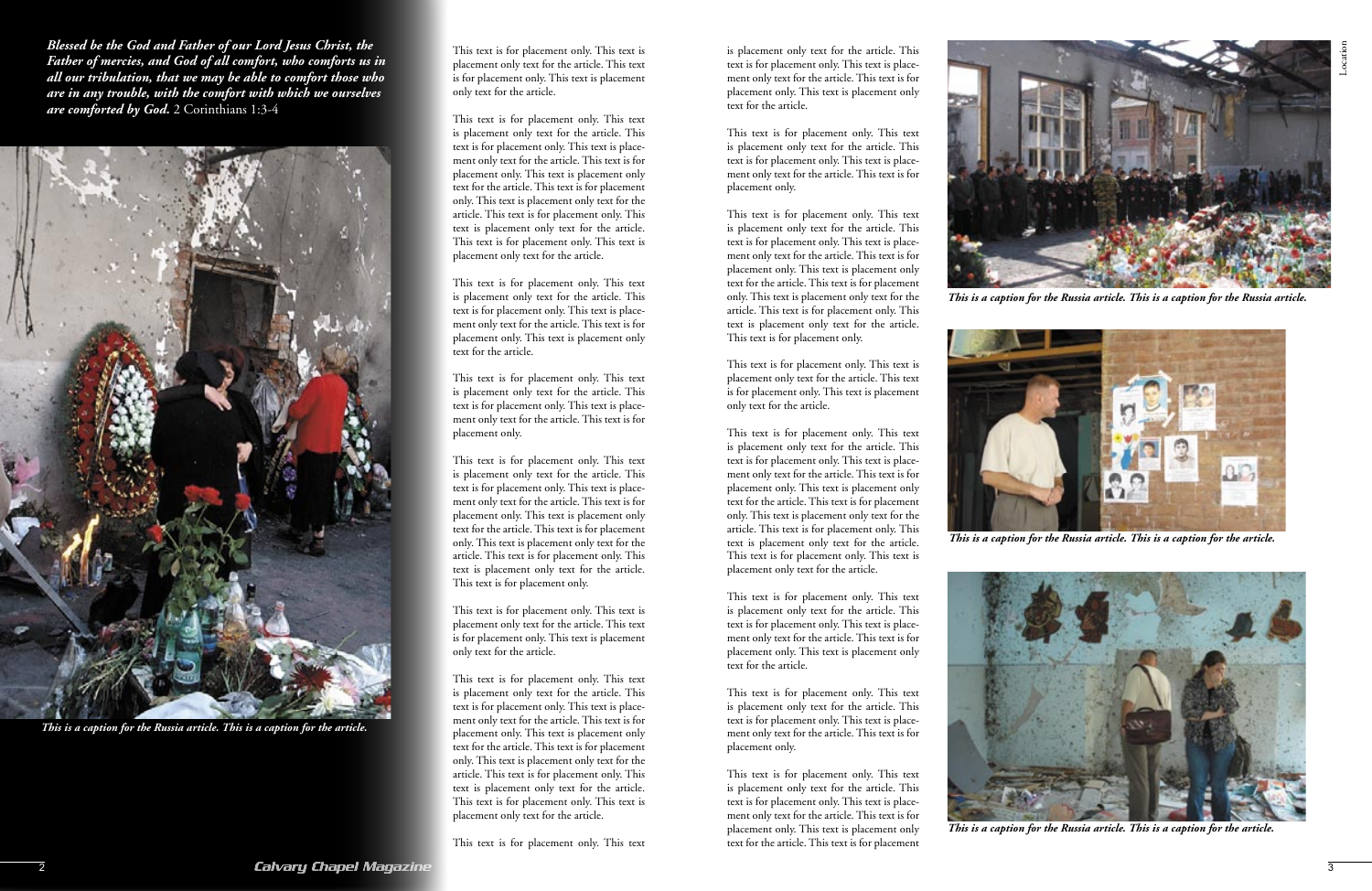

*This is a caption for the Russia article. This* is a caption for the Russia article.

only. This text is placement only text for the article. This text is for placement only. This text is placement only text for the article. This text is for placement only.

This text is for placement only. This text is This text is for placement only. This text placement only text for the article. This text is for placement only. This text is placement only text for the article.

This text is for placement only. This text is placement only text for the article. This text is for placement only. This text is placement only text for the article. This text is for placement only. This text is placement only only. This text is placement only text for the

article. This text is for placement only. This text is placement only text for the article. This text is for placement only. This text is placement only text for the article.

text for the article. This text is for placement ment only text for the article. This text is for This text is for placement only. This text is placement only text for the article. This text is for placement only. This text is placeplacement only.

is placement only text for the article. This text is for placement only. This text is placement only text for the article. This text is for placement only. This text is placement only text for the article.



*This is a caption for the Russia article. This is a caption for the Russia* 



*article.* 



*This is a caption for the Russia article. This is a caption for the Russia article.* 



*This is a caption for the Russia article. This* is a caption for the Russia article.

**This is where a pull-out quote might go. A pull-out quote could go here. This is where a pullout quote might go. A pull-out quote could go here.**